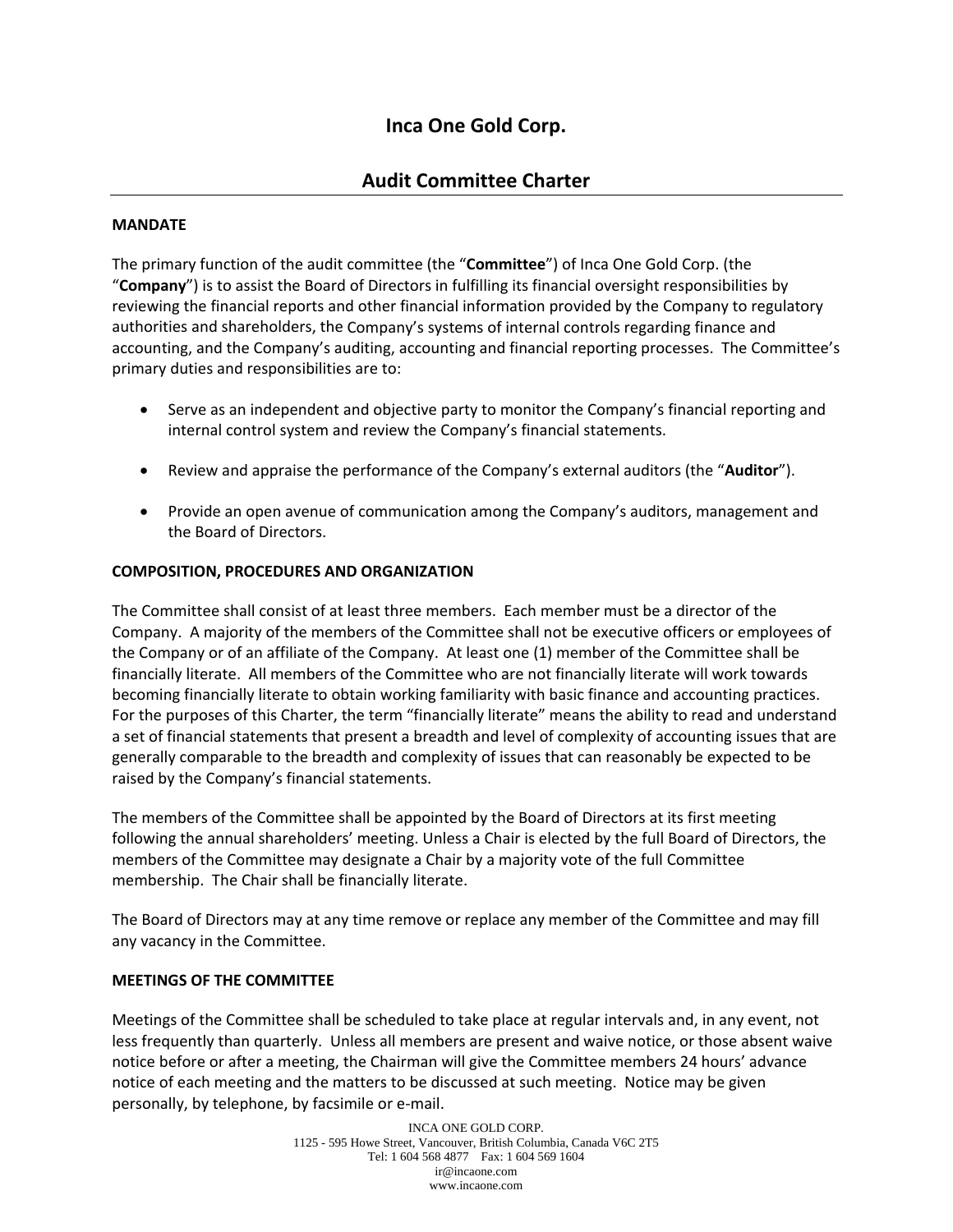The Auditor shall be given reasonable notice of, and be entitled to attend and speak at, each meeting of the Committee concerning the Company's annual financial statements and, if the Committee determines it to be necessary or appropriate, at any other meeting. On request by the Auditor, the Chair shall call a meeting of the Committee to consider any matter that the Auditor believes should be brought to the attention of the Committee, the Board of Directors or the shareholders of the Company.

At each meeting of the Committee, a quorum shall consist of a majority of members that are not officers or employees of the Company or of an affiliate of the Company. A member may participate in a meeting of the Committee in person or by telephone if all members participating in the meeting, whether in person or by telephone or other communications medium other than telephone are able to communicate with each other and if all members who wish to participate in the meeting agree to such participation.

The Committee may periodically meet separately with each of management and the Auditor to discuss any matters that the Committee or any of these groups believes would be appropriate to discuss privately. In addition, the Committee should meet with the Auditor and management annually to review the Company's financial statements.

The Committee may invite to its meetings any director, any manager of the Company, and any other person whom it deems appropriate to consult in order to carry out its responsibilities.

#### **RESPONSIBILITIES AND DUTIES**

To fulfil its responsibilities and duties, the Committee shall:

- 1. Review the Company's financial statements, including any certification, report, opinion, or review rendered by the Auditor, MD&A and any annual and interim earnings press releases before the Company publicly discloses such information.
- 2. Review and satisfy itself that adequate procedures are in place and review the Company's public disclosure of financial information extracted or derived from its financial statements, other than disclosure described in the previous paragraph, and periodically assess the adequacy of those procedures.
- 3. Be directly responsible for overseeing the work by the Auditor (including resolution of disagreements between management and the Auditor regarding financial reporting) engaged for the purpose of preparing or issuing an audit report or performing other audit review services for the Company.
- 4. Require the Auditor to report directly to the Committee.
- 5. Review annually the performance of the Auditor who shall be ultimately accountable to the Board of Directors and the Committee as representatives of the shareholders of the Company.
- 6. Review and discuss with the Auditor any disclosed relationships or services that may impact the objectivity and independence of the Auditor.
- 7. Take, or recommend that the Board of Directors take, appropriate action to oversee the independence of the Auditor.

INCA ONE GOLD CORP. 1125 - 595 Howe Street, Vancouver, British Columbia, Canada V6C 2T5 Tel: 1 604 568 4877 Fax: 1 604 569 1604 ir@incaone.com www.incaone.com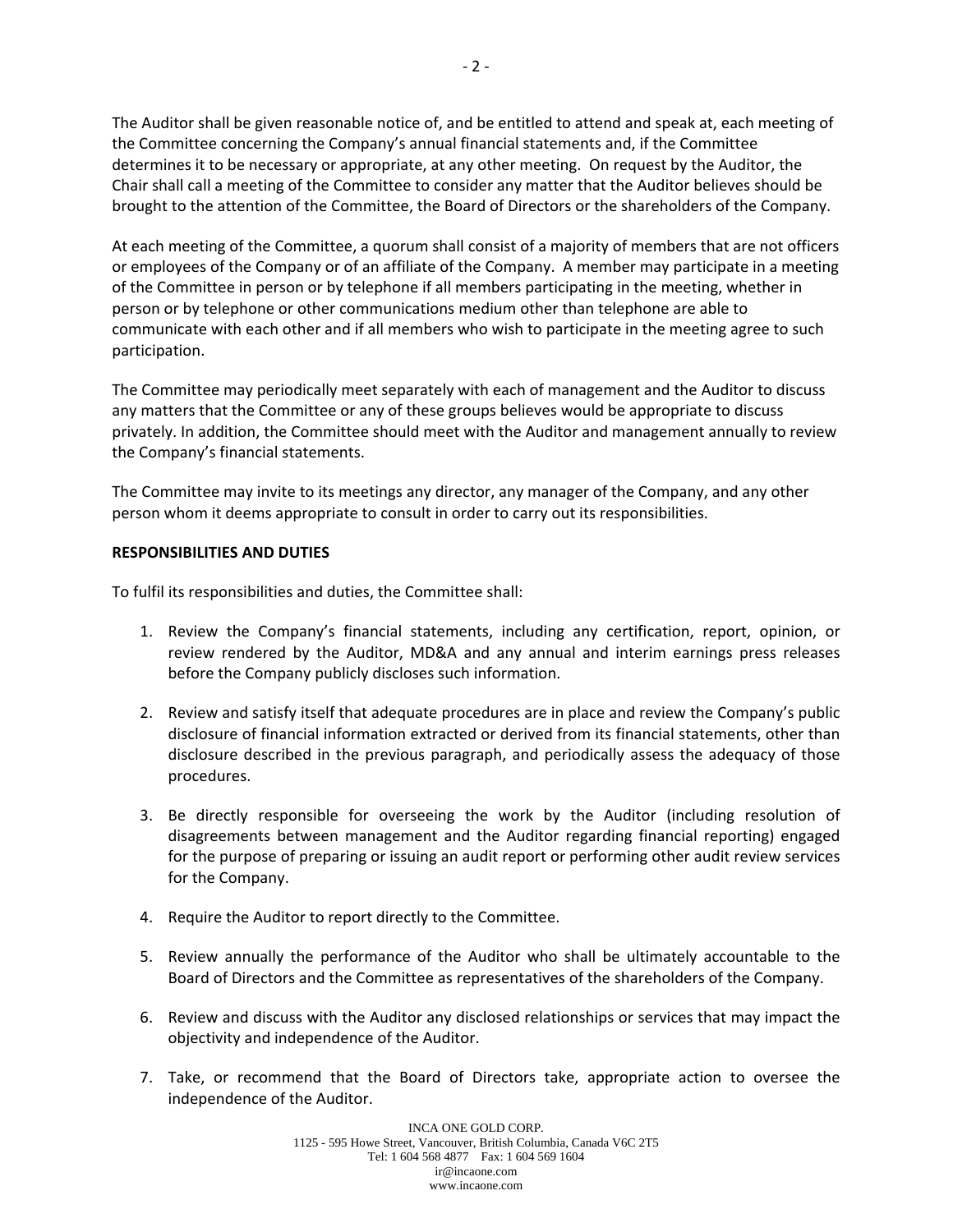- 8. Recommend to the Board of Directors the external auditor to be nominated at the annual general meeting for appointment as the Auditor for the ensuing year and the compensation for the Auditors, or, if applicable, the replacement of the Auditor.
- 9. Review and approve the Company's hiring policies regarding partners, employees and former partners and employees of the Auditor and former independent external auditors of the Company.
- 10. Review with management and the Auditor the audit plan for the annual financial statements.
- 11. Review and pre‐approve all audit and audit‐related services and the fees and other compensation related thereto, and any non-audit services provided by the Auditor. The preapproval requirement is waived with respect to the provision of non-audit services if:
	- a. the aggregate amount of all such non‐audit services that were not pre‐approved is reasonably expected to constitute not more than 5% of the total amount of fees paid by the Company and its subsidiary entities to the Auditor during the fiscal year in which the non‐audit services are provided;
	- b. such services were not recognized by the Company at the time of the engagement to be non‐audit services; and
	- c. such services are promptly brought to the attention of the Committee and approved, prior to the completion of the audit, by the Committee or by one or more members of the Committee to whom authority to grant such approvals has been delegated by the Committee.

The Committee may delegate to one or more independent members of the Committee the authority to pre-approve non-audit services in satisfaction of the pre-approval requirement set forth in this section provided the pre-approval of non-audit services by any member to whom authority has been delegated must be presented to the Committee at its first scheduled meeting following such pre‐approval.

- 12. In consultation with the Auditor, review with management the integrity of the Company's financial reporting process, both internal and external.
- 13. Consider the Auditor's judgments about the quality and appropriateness of the Company's accounting principles as applied in its financial reporting.
- 14. Consider and approve, if appropriate, changes to the Company's auditing and accounting principles and practices as suggested by the Auditor and management.
- 15. Review significant judgments made by management in the preparation of the financial statements and the view of the Auditor as to the appropriateness of such judgments.
- 16. Following completion of the annual audit, review separately with management and the Auditor any significant difficulties encountered during the course of the audit, including any restrictions on the scope of the work or access to required information.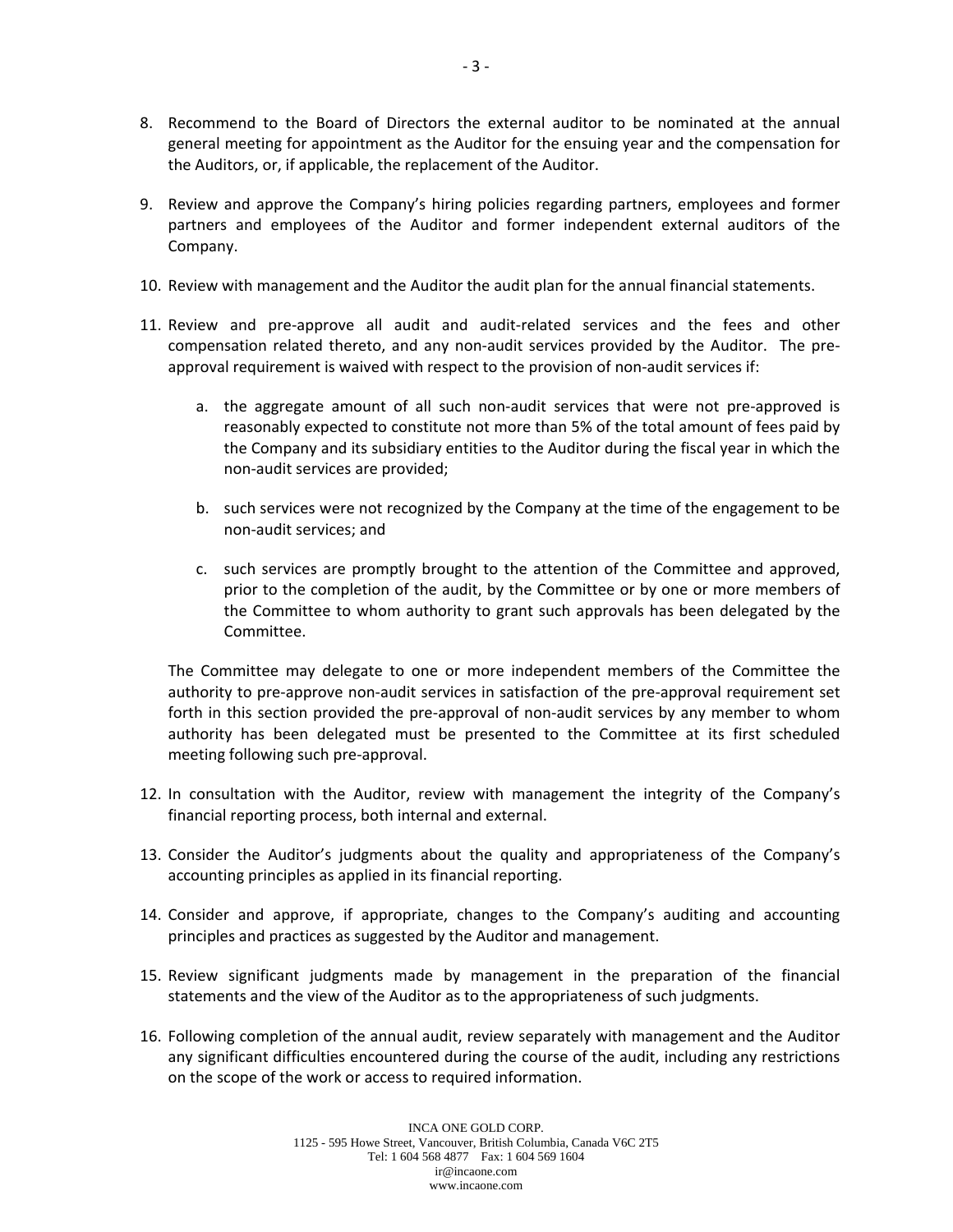- 17. Review any significant disagreement among management and the Auditor in connection with the preparation of the financial statements.
- 18. Review with the Auditor and management the extent to which changes and improvements in financial or accounting practices have been implemented.
- 19. Discuss with the Auditor the Auditor's perception of the Company's financial and accounting personnel, any material recommendations which the Auditor may have, the level of cooperation which the Auditor received during the course of their review and the adequacy of their access to records, data or other requested information.
- 20. Maintain, review and update the procedures for (i) the receipt, retention and treatment of complaints received by the Company regarding accounting, internal accounting controls or auditing matters and (ii) the confidential, anonymous submission by employees of the Company of concerns regarding questionable accounting or auditing matters, as set forth in Annex A attached to this Charter.
- 21. Perform such other duties as may be assigned to it by the Board of Directors from time to time or as may be required by applicable regulatory authorities or legislation.
- 22. Report regularly and on a timely basis to the Board of Directors on the matters coming before the Committee.
- 23. Review and reassess the adequacy of this Charter annually and recommend any proposed changes to the Board of Directors for approval.

#### **AUTHORITY**

The Committee is authorized to:

- seek any information it requires from any employee of the Company in order to perform its duties;
- engage, at the Company's expense, independent legal counsel or other professional advisors in any matter within the scope of the role and duties of the Committee under this Charter;
- set and pay compensation for any advisors engaged by the Committee; and
- communicate directly with the internal and external auditors of the Company.

This Charter supersedes and replaces all prior charters and other terms of reference pertaining to the Committee.